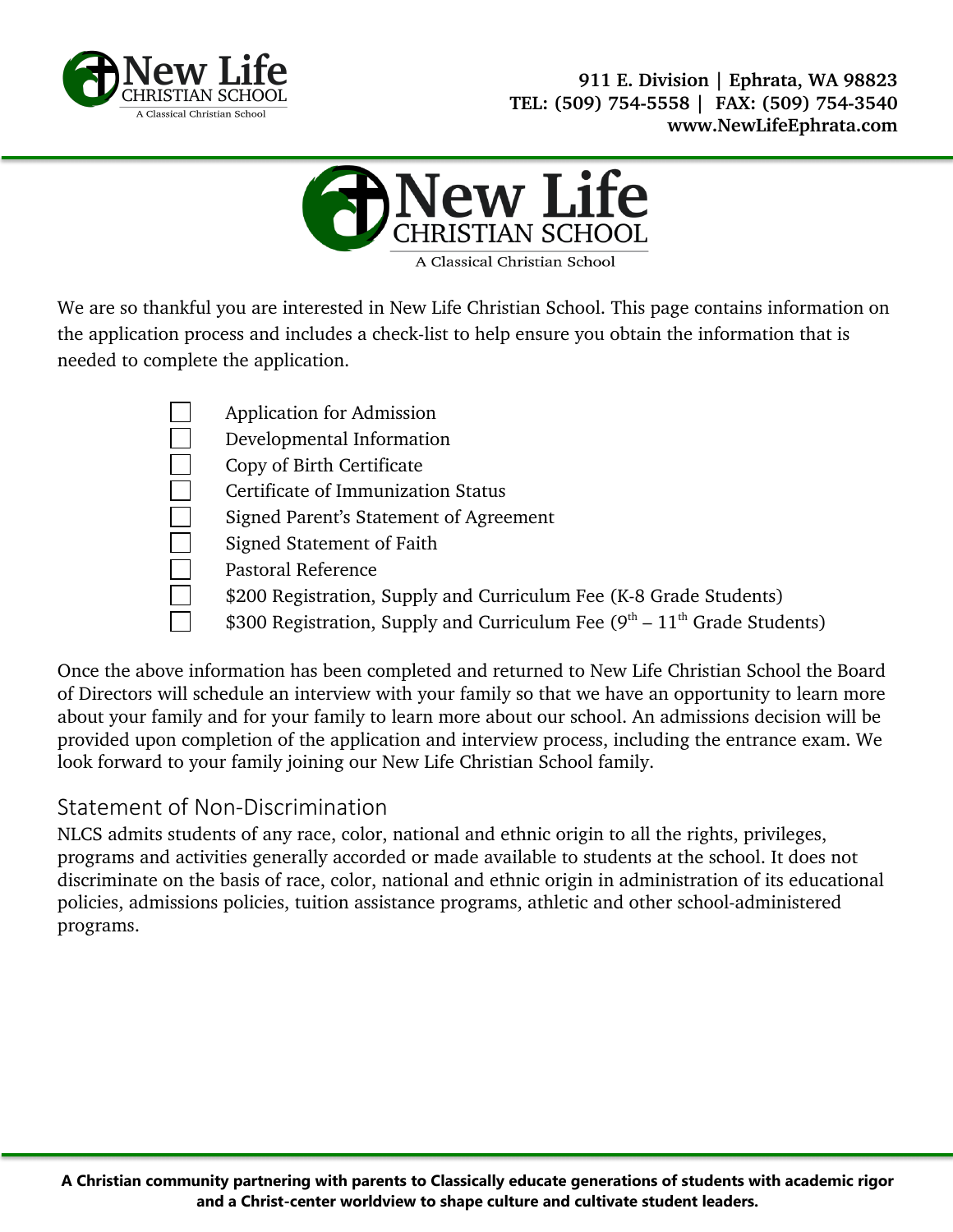

|                                                                                                                                 |                                    | <b>B</b> New Life<br>A Classical Christian School |       |               |
|---------------------------------------------------------------------------------------------------------------------------------|------------------------------------|---------------------------------------------------|-------|---------------|
|                                                                                                                                 | <b>Application for Admission</b>   |                                                   |       |               |
| KINDERGARTEN APPLICANTS MUST BE 5 YEARS OF AGE BY JUNE 1 AND FIRST GRADE APPLICANTS 6 YEARS OF AGE BY JUNE 1. A BIRTH           |                                    | CERTIFICATE IS REQUIRED.                          |       |               |
| For Office Use Only:   Interviewed   Business Office   Front Office   Testing                                                   |                                    |                                                   |       |               |
| Please indicate race for annual reporting to Washington State Superintendent of Public Instruction<br>    White<br>$\Box$ Black | Asian   American-Indian   Hispanic |                                                   |       | Other         |
| Application Date: ________________________School Year: ________________________Grade Applying For: ___________                  |                                    |                                                   |       |               |
| Student's Legal Name: Name and Student's Legal Name: Name and Student's Legal Name:                                             |                                    |                                                   |       |               |
|                                                                                                                                 |                                    |                                                   |       |               |
| Mailing Address where Student Resides:                                                                                          |                                    |                                                   |       |               |
|                                                                                                                                 |                                    |                                                   |       |               |
|                                                                                                                                 |                                    | City                                              | State | Zip           |
| Mother's Name: Father's Name: Father's Name:                                                                                    |                                    |                                                   |       |               |
|                                                                                                                                 |                                    |                                                   |       |               |
|                                                                                                                                 |                                    |                                                   |       |               |
|                                                                                                                                 |                                    |                                                   |       |               |
| Names and address of living grandparents and/or next of kin to be contacted in case of an emergency:                            |                                    |                                                   |       |               |
| Name                                                                                                                            | Address                            |                                                   | City  | State and Zip |
| Name                                                                                                                            | Address                            |                                                   | City  | State and Zip |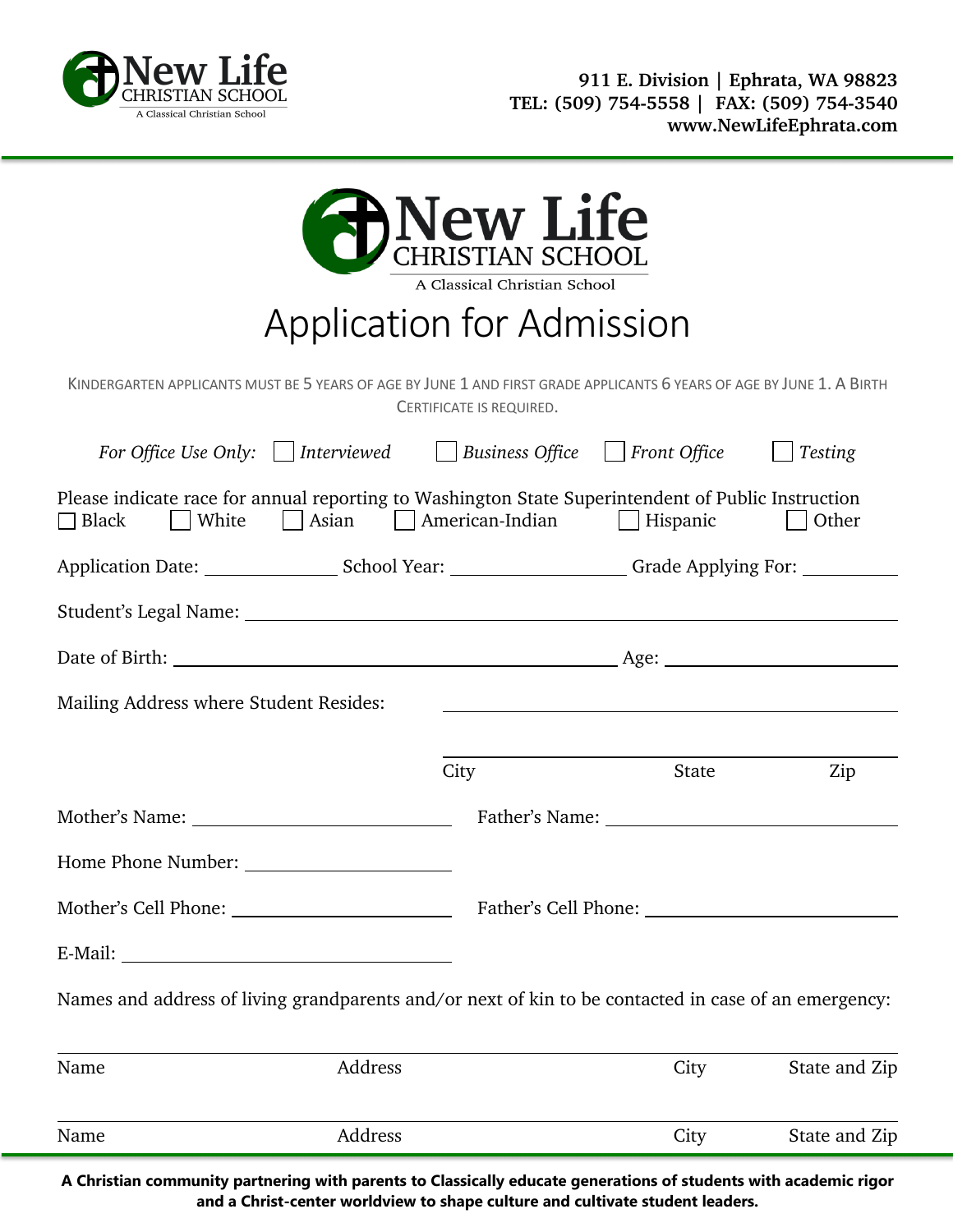

Please list school previously attended, beginning with the **MOST RECENT SCHOOL**

| School                                                                                                                                                                                       | Address   |          | City | State and Zip     |
|----------------------------------------------------------------------------------------------------------------------------------------------------------------------------------------------|-----------|----------|------|-------------------|
| School                                                                                                                                                                                       | Address   |          | City | State and Zip     |
| Has the student ever been:                                                                                                                                                                   | Suspended | Expelled |      | Asked to Withdraw |
| If your child has been suspended, expelled or asked to withdraw please submit details on a<br>separate sheet of paper including the principal's name and the address of the school.          |           |          |      |                   |
| Has the student ever repeated a grade? _____ If so, please state grade and date.                                                                                                             |           |          |      |                   |
|                                                                                                                                                                                              |           |          |      |                   |
| If you have further information which may assist in the guidance of your student at New Life Christian<br>School such as medical, psychological or other information, please indicate below: |           |          |      |                   |
|                                                                                                                                                                                              |           |          |      |                   |
|                                                                                                                                                                                              |           |          |      |                   |
|                                                                                                                                                                                              |           |          |      |                   |
|                                                                                                                                                                                              |           |          |      |                   |
| Length of Time Attended:                                                                                                                                                                     |           |          |      |                   |
| Frequency of Attendance:                                                                                                                                                                     | Seldom    | Weekly   |      | Monthly           |
| Why do you desire to enroll your student to enter New Life Christian School?                                                                                                                 |           |          |      |                   |
|                                                                                                                                                                                              |           |          |      |                   |
|                                                                                                                                                                                              |           |          |      |                   |
|                                                                                                                                                                                              |           |          |      |                   |
|                                                                                                                                                                                              |           |          |      |                   |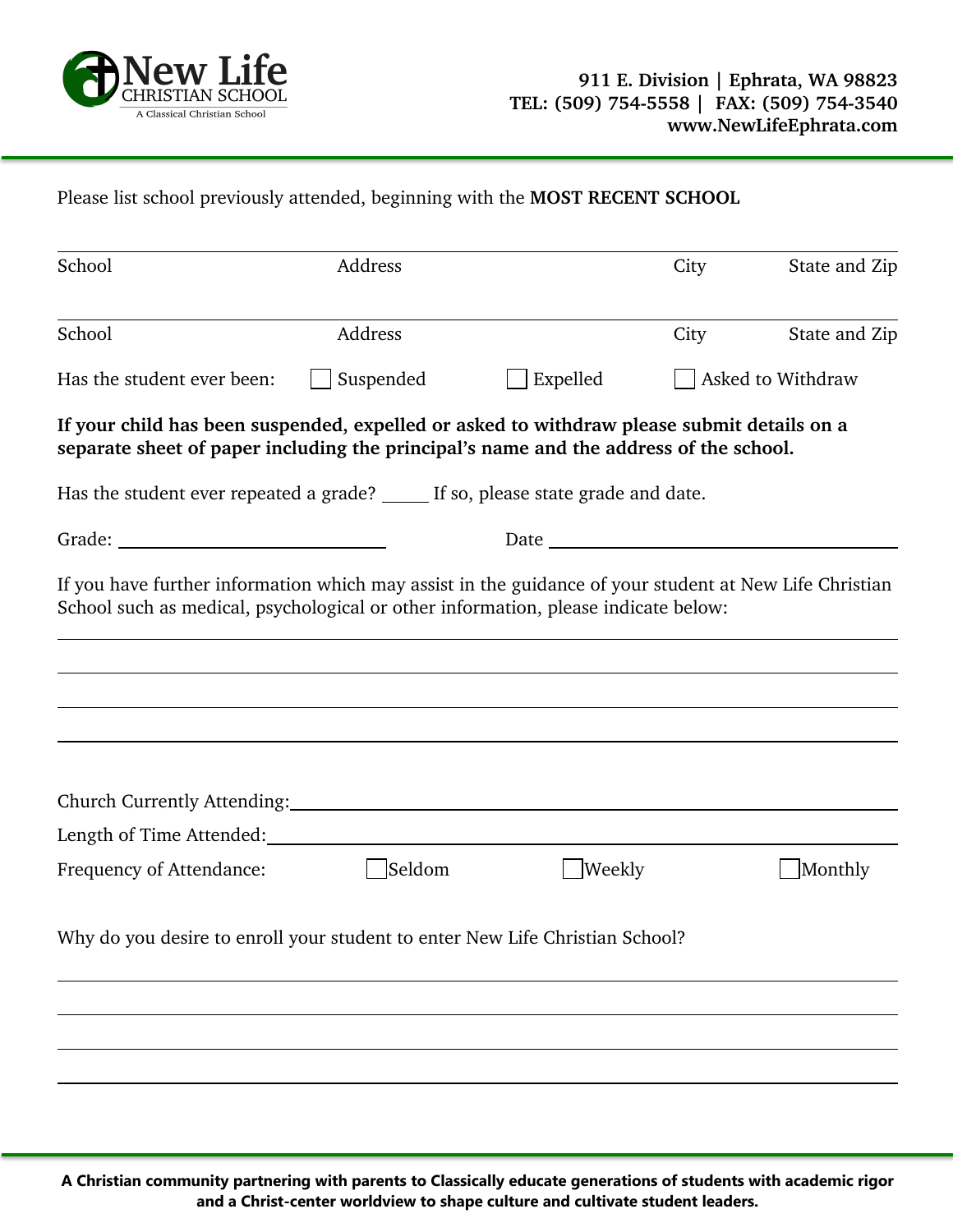

|  | Statement of personal Christian experience and faith: |  |
|--|-------------------------------------------------------|--|
|--|-------------------------------------------------------|--|

| Father: <u>Andrea Barbara and American and American and American and American and American and American and American and American and American and American and American and American and American and American and American and</u> |  |  |  |
|--------------------------------------------------------------------------------------------------------------------------------------------------------------------------------------------------------------------------------------|--|--|--|
|                                                                                                                                                                                                                                      |  |  |  |
|                                                                                                                                                                                                                                      |  |  |  |
|                                                                                                                                                                                                                                      |  |  |  |
|                                                                                                                                                                                                                                      |  |  |  |
|                                                                                                                                                                                                                                      |  |  |  |
|                                                                                                                                                                                                                                      |  |  |  |
|                                                                                                                                                                                                                                      |  |  |  |
|                                                                                                                                                                                                                                      |  |  |  |
|                                                                                                                                                                                                                                      |  |  |  |
|                                                                                                                                                                                                                                      |  |  |  |
|                                                                                                                                                                                                                                      |  |  |  |
|                                                                                                                                                                                                                                      |  |  |  |
|                                                                                                                                                                                                                                      |  |  |  |
|                                                                                                                                                                                                                                      |  |  |  |
|                                                                                                                                                                                                                                      |  |  |  |

#### Release of Information

New Life Christian School is permitted to publicly release certain information about students such as name, photograph, dates of attendance, participation in officially recognized sports and activities, diplomas and awards received, and honor roll. Such information is not released for commercial purposes. If parents or guardians do not wish to release such information, they should notify the school in writing. If there is no response, New Life Christian School will assume that there is no objection to the limited release of such information. We will make every reasonable effort to protect the privacy of students.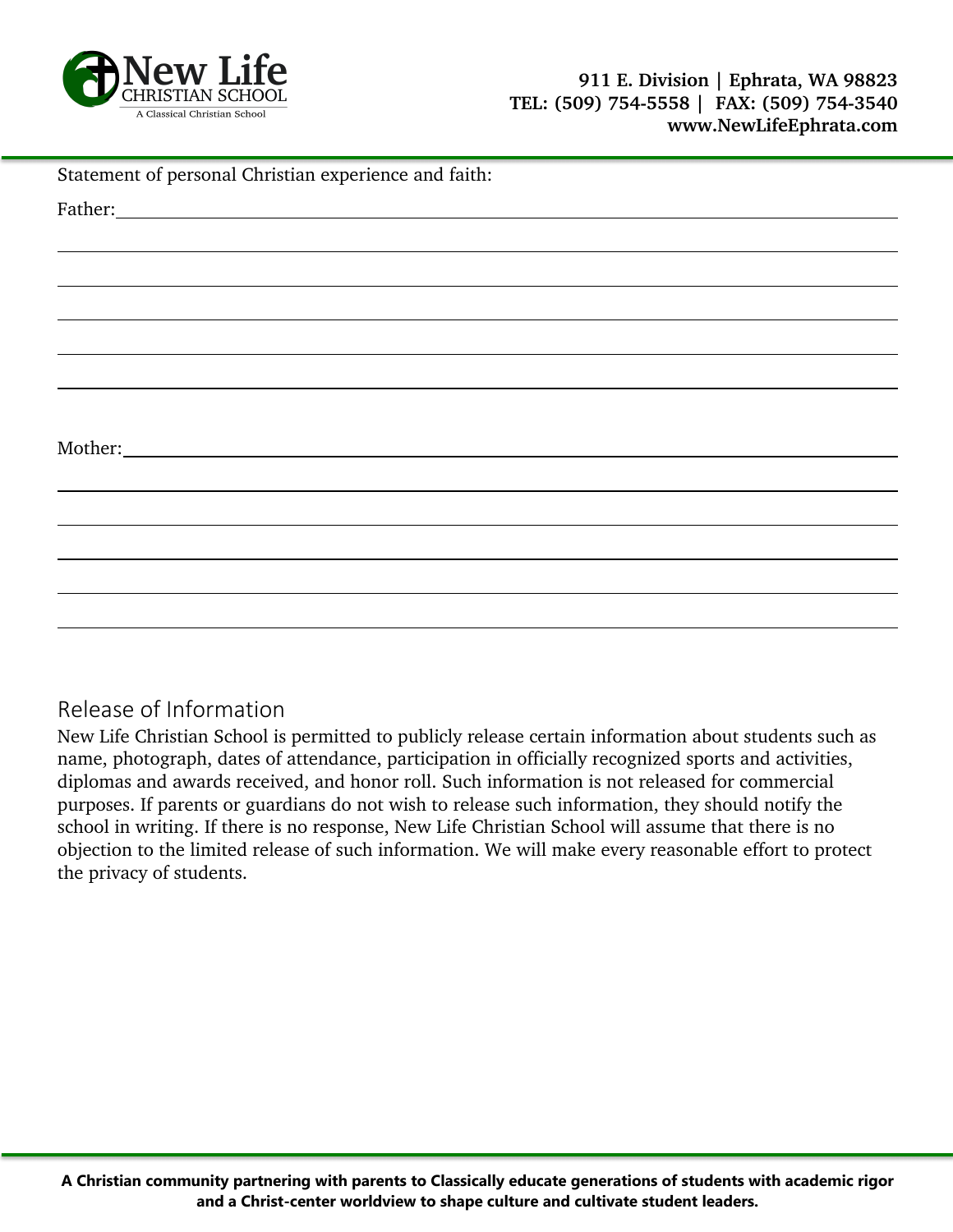



### Pastoral Reference

This form is to be completed by the pastor most able to attest to the following family's church involvement. The parent(s) and student(s) listed below have applied for admission to New Life Christian School.

Parents, please fill in your name and your child(ren)'s name and grade before giving to your pastor.

| Child(ren)'s Name(s):                                     |                     |         |  |  |
|-----------------------------------------------------------|---------------------|---------|--|--|
|                                                           |                     |         |  |  |
|                                                           |                     |         |  |  |
|                                                           |                     |         |  |  |
| The family attends our Sunday worship service: Seldom     | Weekly              | Monthly |  |  |
| List those who attend church from this family:            |                     |         |  |  |
|                                                           |                     |         |  |  |
|                                                           |                     |         |  |  |
|                                                           |                     |         |  |  |
|                                                           |                     |         |  |  |
| This family is involved in midweek service:<br>$ $ Yes    | $\overline{\rm No}$ |         |  |  |
| This family is involved in one or more church ministries: | $ $ Yes<br> No      |         |  |  |
|                                                           |                     |         |  |  |
|                                                           |                     |         |  |  |
|                                                           |                     |         |  |  |
|                                                           |                     |         |  |  |
|                                                           |                     |         |  |  |
| Church Name:                                              |                     |         |  |  |
|                                                           |                     |         |  |  |
|                                                           |                     |         |  |  |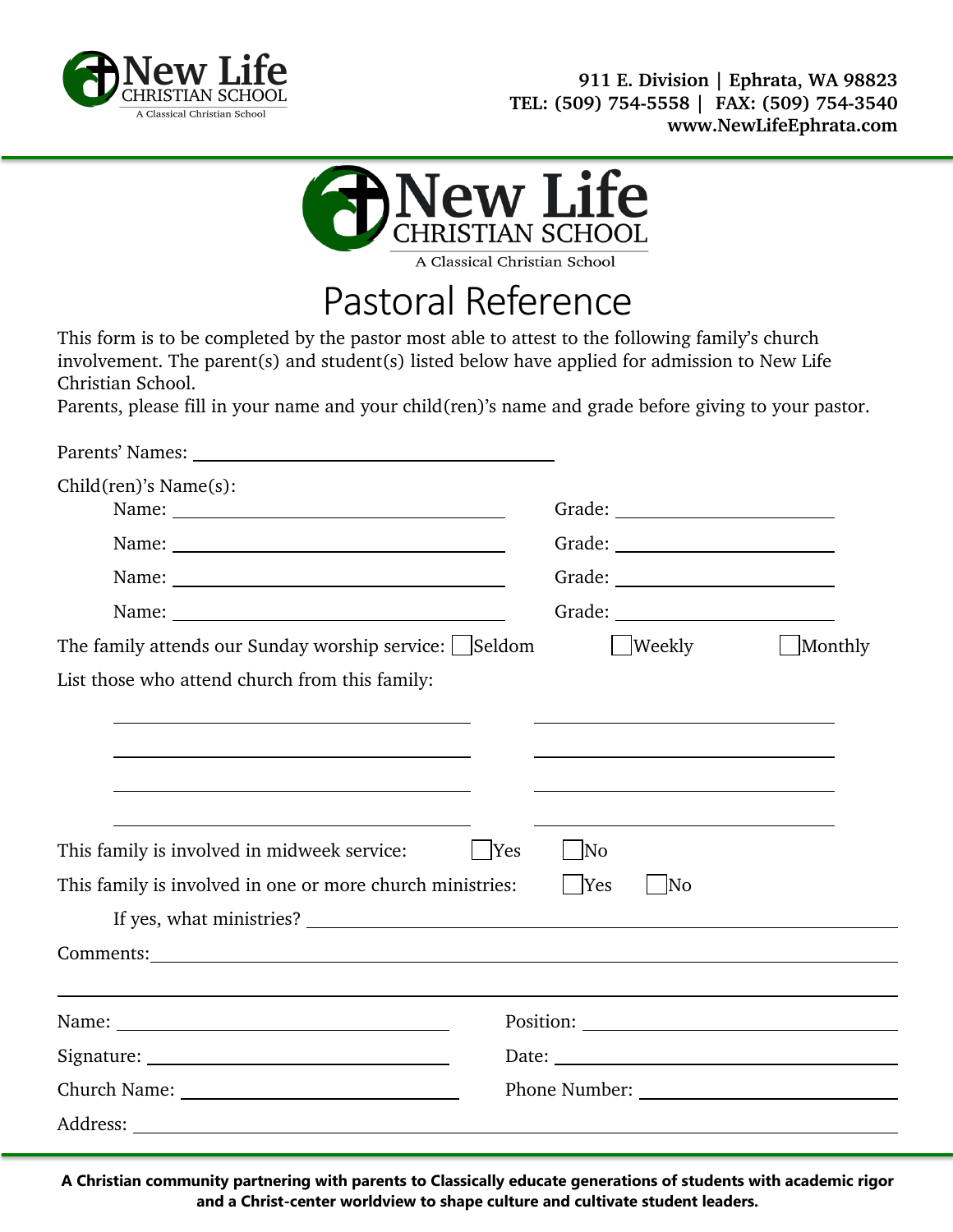

**Please mail completed confidential form to the school. Thank you!**



# Parent's Statement of Agreement

We, as parents who are accepting the challenge to "train up a child in the way he should go" (Proverbs 22:6), do state that this training will be carried on in the HOME and in the attendance at CHURCH services of our own choice. We shall place our trust in New Life Christian School to extend that training more completely for as long as our child is enrolled therein.

We hereby invest authority in the school to discipline our child, which will be administered in Christian love. All discipline exercised by the school board will be within the laws and regulations of the State of Washington. We further agree that we will cooperate and will discipline our child in the home as needed. As parents, we will be informed of disciplinary action taken at school relative to infractions of school day or at school-related functions.

We understand that assessments will be made to cover damage to school property (window breakage, abuse to books, etc). We further agree to hold the school and its agents harmless for any liability to our child because of any claims on behalf of our child against the school or any agent thereof because of an injury or alleged injury to our child. Should legal action, for any reason, be taken against New Life Christian School or any employee or agent thereof on my child's behalf, and the school or its agent not found at fault, we agree to pay attorney and court fees, damages or other costs the New Life Christian School or its agents should incur in defense against such action.

We agree to pay all tuition and fees as published for each school year our children are enrolled in new Life Christian School.

We pledge our fullest cooperation to keep doctrinal controversy and denominationalism out of the school at all times.

We give permission for our child to take part in all school activities, including sports and school sponsored trips away from the school facility, with the understanding that all such activities will have proper supervision by school authorized personnel.

**Signatures**

Father or Legal Guardian: Date

Mother or Legal Guardian: The Contract of the Date of Date Date Date

NOTE: This form must have two signatures, unless custody of the child(ren) is legally assigned to one parent. If such is the case, please explain: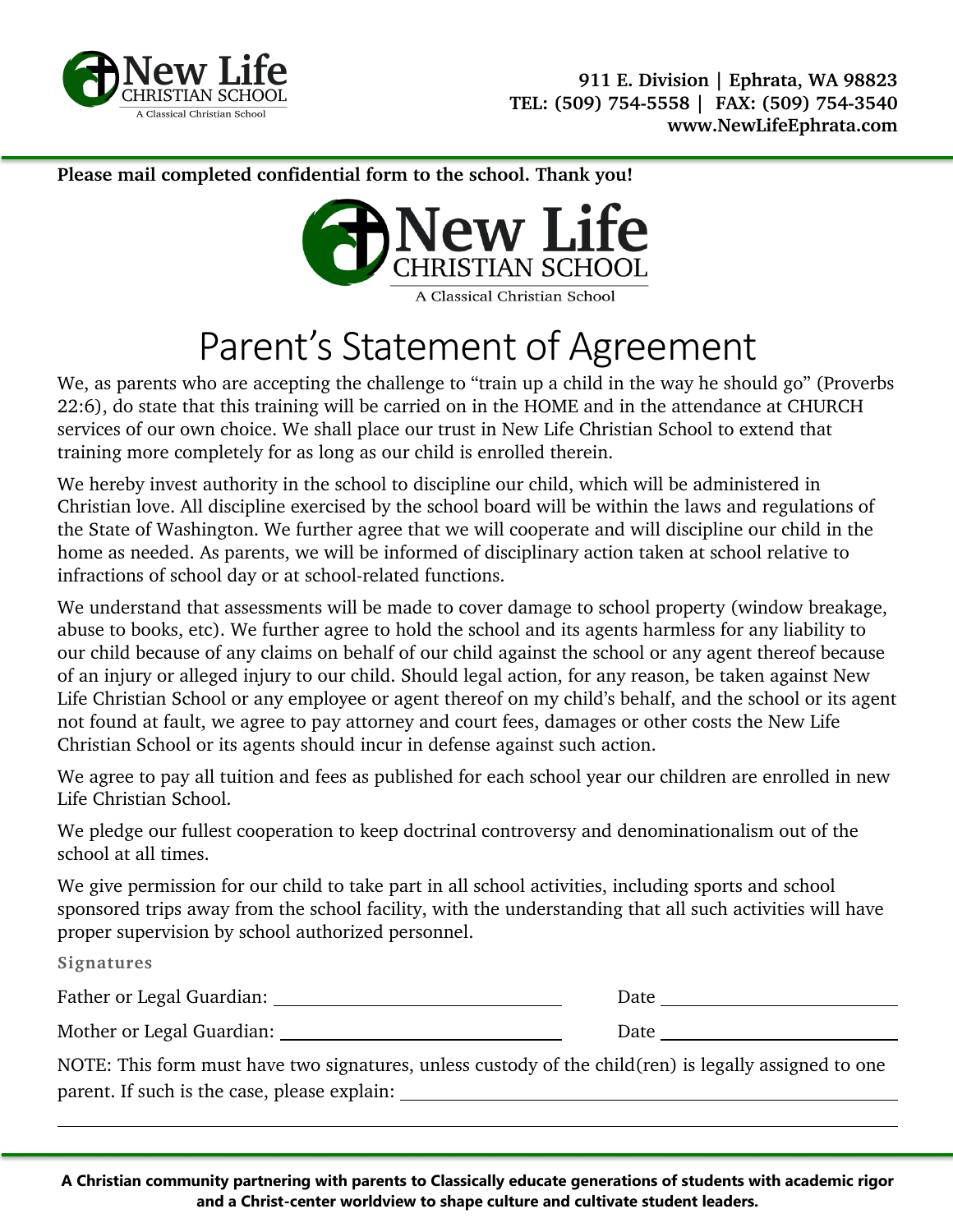



## Statement of Faith

New Life Christian School exists to serve Christian parents in disciplining their children *in the nurture and admonition of the Lord (Eph. 6:4).* This means the statement of faith is critical to our mission and vision of education. From the board to staff and our families, there is no part of our school culture or curriculum where we do not want to see the gospel of Jesus Christ flourishing. We unapologetically teach key elements of Protestant Christianity. Secondary or divisive doctrine and issue will not be presented as primary doctrine. If you are seeking the services of NLCS and hold to a worldview that is contrary to the one below, our school may not be the best fit for your family.

- 1. We believe the Bible alone to be the Word of God, the ultimate and infallible authority for faith and practice.
- 2. We believe in one God, eternally existent in three persons: Father, Son, and Holy Spirit.
- 3. We believe in the deity of our Lord Jesus Christ, His virgin birth, His sinless and perfect life, His miracles, His substitution and debt-canceling death on the cross, His bodily resurrection from the dead, His ascension to His Father's right hand, and His future, personal return in power and glory.
- 4. We believe because of the exceeding sinfulness of man; it is absolutely necessary for each person to be regenerated by the Holy Spirit in order to receive eternal life.
- 5. We believe that salvation is by grace alone, through faith alone, and in Christ alone.
- 6. We believe in the resurrection of both the redeemed and the lost: those who are redeemed unto resurrection life and those who are lost unto eternal damnation.
- 7. We believe in the present ministry of the Holy Spirit by whose indwelling the believer is enabled to live a Godly life, and that faith without works is dead.
- 8. We believe in the spiritual oneness of believers in our Lord Jesus Christ.
- 9. We believe that God defined marriage as the life-long covenant between one man and one woman, and that all forms of sexual activity outside of marriage are sin.
- 10.We believe that God immutably creates each person to reflect His image as male or female.
- 11.As a member of the Association of Classical, Christian Schools (ACCS), NLCS also subscribes to the ACCS statement of faith, which found in that association's bylaws.

The statement of faith does not exhaust the extent of our beliefs. The Bible itself, as the inspired and infallible Word of God that speaks with final authority concerning truth, morality, and the proper conduct of mankind,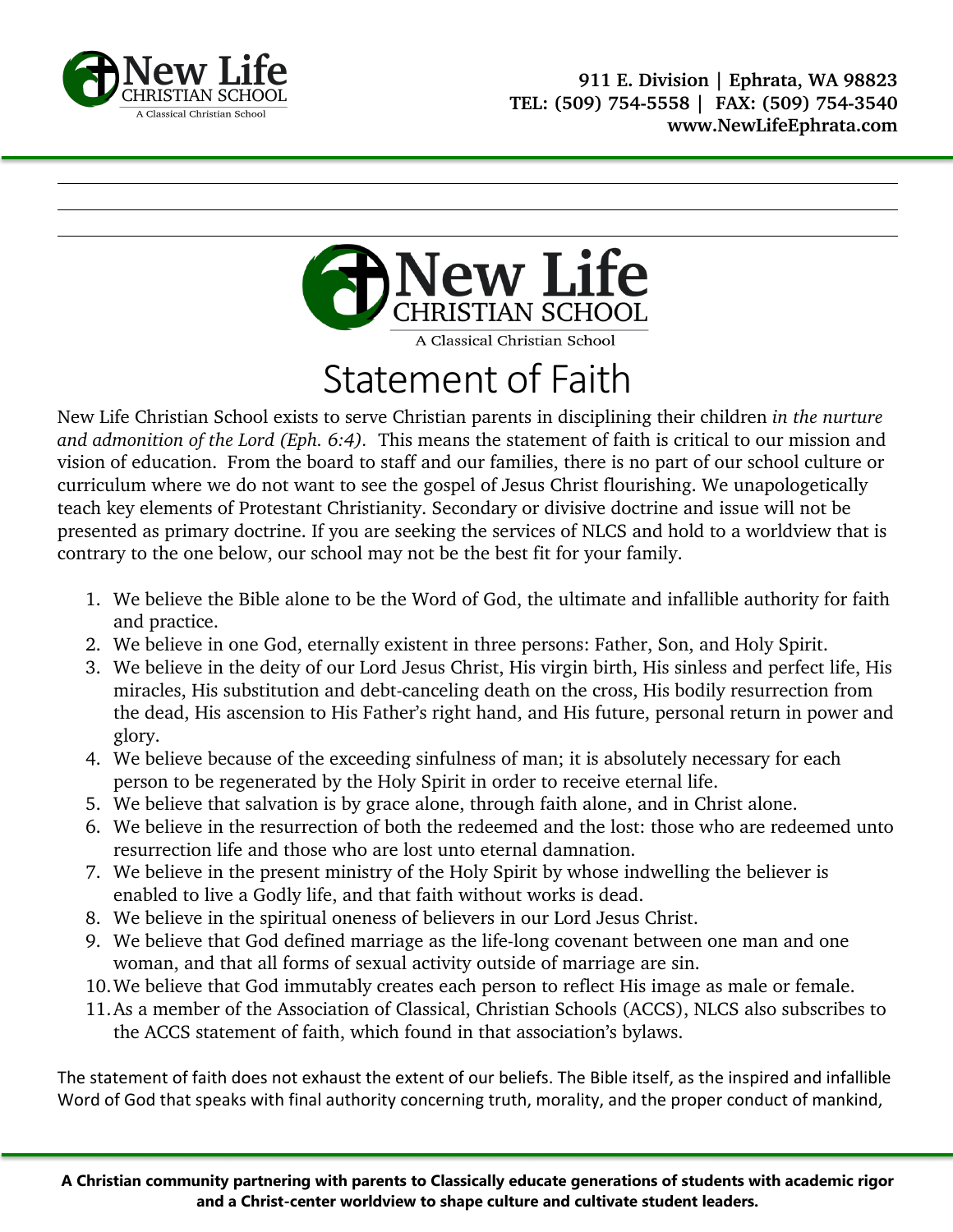

| discipline, the Board of Directors is NLCS's final interpretive authority on the Bible's application. |                                                                |
|-------------------------------------------------------------------------------------------------------|----------------------------------------------------------------|
|                                                                                                       |                                                                |
|                                                                                                       |                                                                |
| Developmental Information                                                                             |                                                                |
|                                                                                                       |                                                                |
|                                                                                                       |                                                                |
|                                                                                                       |                                                                |
| Has your child attended preschool? $\Box$ Yes                                                         | $\square$ No                                                   |
|                                                                                                       |                                                                |
|                                                                                                       |                                                                |
|                                                                                                       |                                                                |
| <b>FAMILY HISTORY</b>                                                                                 |                                                                |
|                                                                                                       |                                                                |
|                                                                                                       |                                                                |
| <b>Marital Status of Parents:</b>                                                                     | $\Box$ Married $\Box$ Separated $\Box$ Widowed $\Box$ Divorced |
| Guardian (if other than parents):                                                                     |                                                                |
|                                                                                                       |                                                                |
|                                                                                                       |                                                                |
|                                                                                                       |                                                                |
| Brother and/or sisters of child:<br><b>Full Name</b><br><u>Age</u>                                    | Speech, Hearing, Reading, or Other Educational Difficulties    |

is the sole and final source of all that we believe. For purposes of NLCS's faith, doctrine, practice, policy, and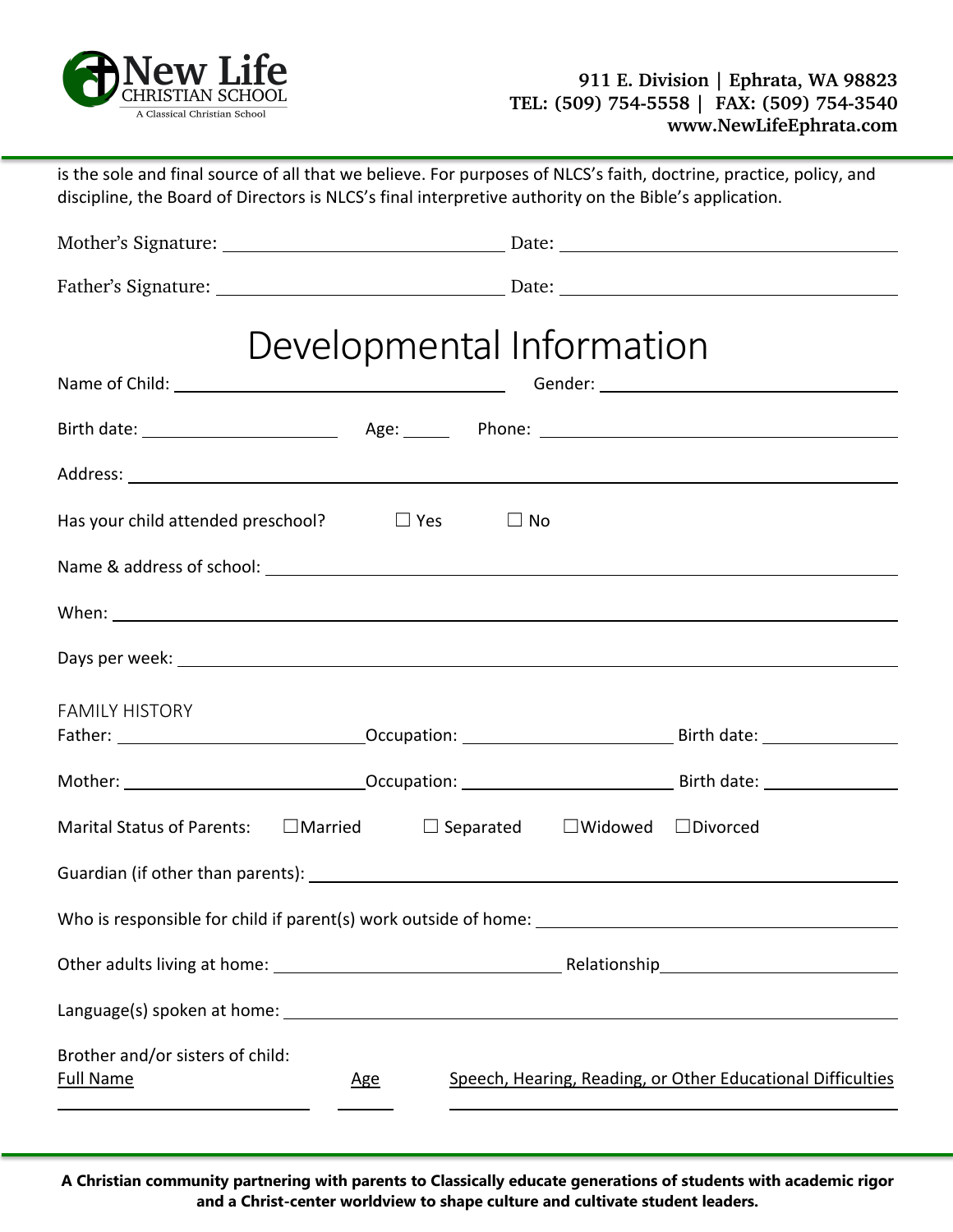

| Are any children in your home adopted or foster children? $\Box$ Yes $\Box$ No |  |  |  |  |  |  |  |
|--------------------------------------------------------------------------------|--|--|--|--|--|--|--|
|--------------------------------------------------------------------------------|--|--|--|--|--|--|--|

If yes, please provide names: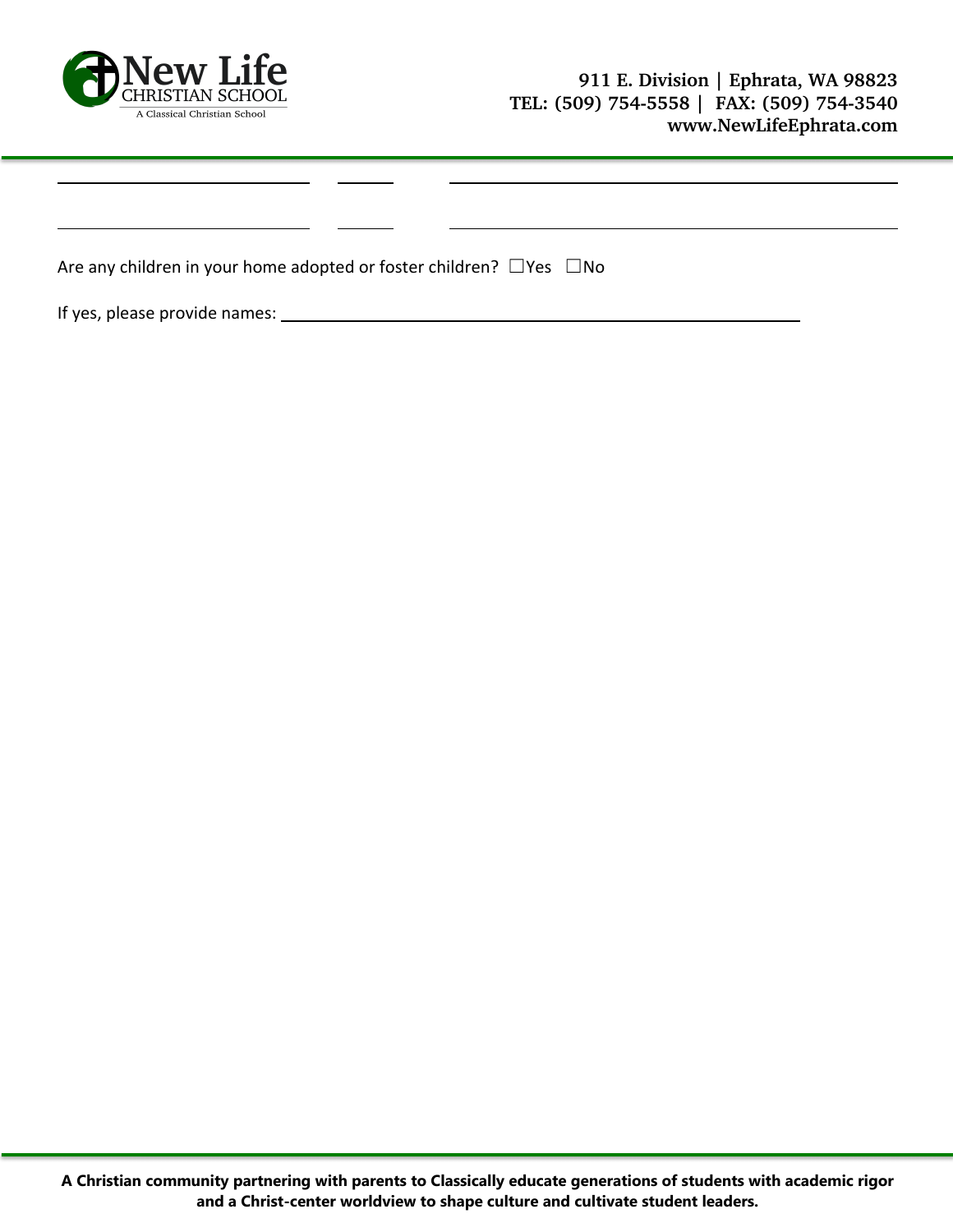

#### **911 E. Division | Ephrata, WA 98823 TEL: (509) 754-5558 | FAX: (509) 754-3540 www.NewLifeEphrata.com**

| Is there a family history of any of the following? (Please explain)<br>$\Box$ Scoliosis<br>$\Box$ Seizures<br>$\Box$ Tuberculosis $\Box$ High Blood Pressure $\Box$ Congenital Defects                                                                                                                                                                                                                                                                                                                                                                                                                                                                                      | $\Box$ Asthma                | $\Box$ Visual Problems   | $\Box$ Diabetes                                                                                                                                        | $\Box$ Hearing Loss                                                                                                                         |
|-----------------------------------------------------------------------------------------------------------------------------------------------------------------------------------------------------------------------------------------------------------------------------------------------------------------------------------------------------------------------------------------------------------------------------------------------------------------------------------------------------------------------------------------------------------------------------------------------------------------------------------------------------------------------------|------------------------------|--------------------------|--------------------------------------------------------------------------------------------------------------------------------------------------------|---------------------------------------------------------------------------------------------------------------------------------------------|
| PRENATAL AND BIRTH INFORMATION<br>Were pregnancy and delivery normal? $\Box$ Yes                                                                                                                                                                                                                                                                                                                                                                                                                                                                                                                                                                                            |                              | $\square$ No             |                                                                                                                                                        |                                                                                                                                             |
| Was baby full-term?                                                                                                                                                                                                                                                                                                                                                                                                                                                                                                                                                                                                                                                         | $\Box$ Yes                   | $\Box$ No                |                                                                                                                                                        |                                                                                                                                             |
| <b>CHILD'S MEDICAL HISTORY</b><br>Has your child had any unusual illness or injuries?<br>Has your child had any convulsions or seizures?<br>Is your child on long-term medication for any condition?<br>Has your child ever been hospitalized?<br>Has your child had any psychological or neurological evaluations?<br>Has your child had any evidence of a hearing problem?<br>Does your child have any physical defects?<br>Has your child had any evidence of vision problems?<br>Does your child have any speech difficulties?<br>Does your child have any allergies?<br>Does your child take any medications?<br>Please provide details for any area(s) checked "yes." |                              |                          | $\Box$ Yes<br>$\Box$ Yes<br>$\Box$ Yes<br>$\Box$ Yes<br>$\Box$ Yes<br>$\Box$ Yes<br>$\Box$ Yes<br>$\Box$ Yes<br>$\Box$ Yes<br>$\Box$ Yes<br>$\Box$ Yes | $\Box$ No<br>$\Box$ No<br>$\Box$ No<br>$\Box$ No<br>$\Box$ No<br>$\Box$ No<br>$\Box$ No<br>$\Box$ No<br>$\Box$ No<br>$\Box$ No<br>$\Box$ No |
| DEVELOPMENTAL INFORMATION<br>Sleep Habits (Check those that apply):<br>$\Box$ Sleeps Well $\Box$ Naps                                                                                                                                                                                                                                                                                                                                                                                                                                                                                                                                                                       | $\Box$ Sleepwalks            | $\Box$ Sleeps Restlessly |                                                                                                                                                        |                                                                                                                                             |
| <b>Developmental Milestones:</b><br>At what age did your child:<br>Teeth: ______________<br>Speak Words: _______                                                                                                                                                                                                                                                                                                                                                                                                                                                                                                                                                            | Speak in Sentences: ________ |                          |                                                                                                                                                        | Toilet Train: 1997                                                                                                                          |
| New Life Christian School<br>911 E Division Ave<br>Ephrata, WA 98823                                                                                                                                                                                                                                                                                                                                                                                                                                                                                                                                                                                                        |                              |                          |                                                                                                                                                        | www.NewLifeEphrata.com<br>(P) 509.754.5558<br>(F) 509.754.3540                                                                              |